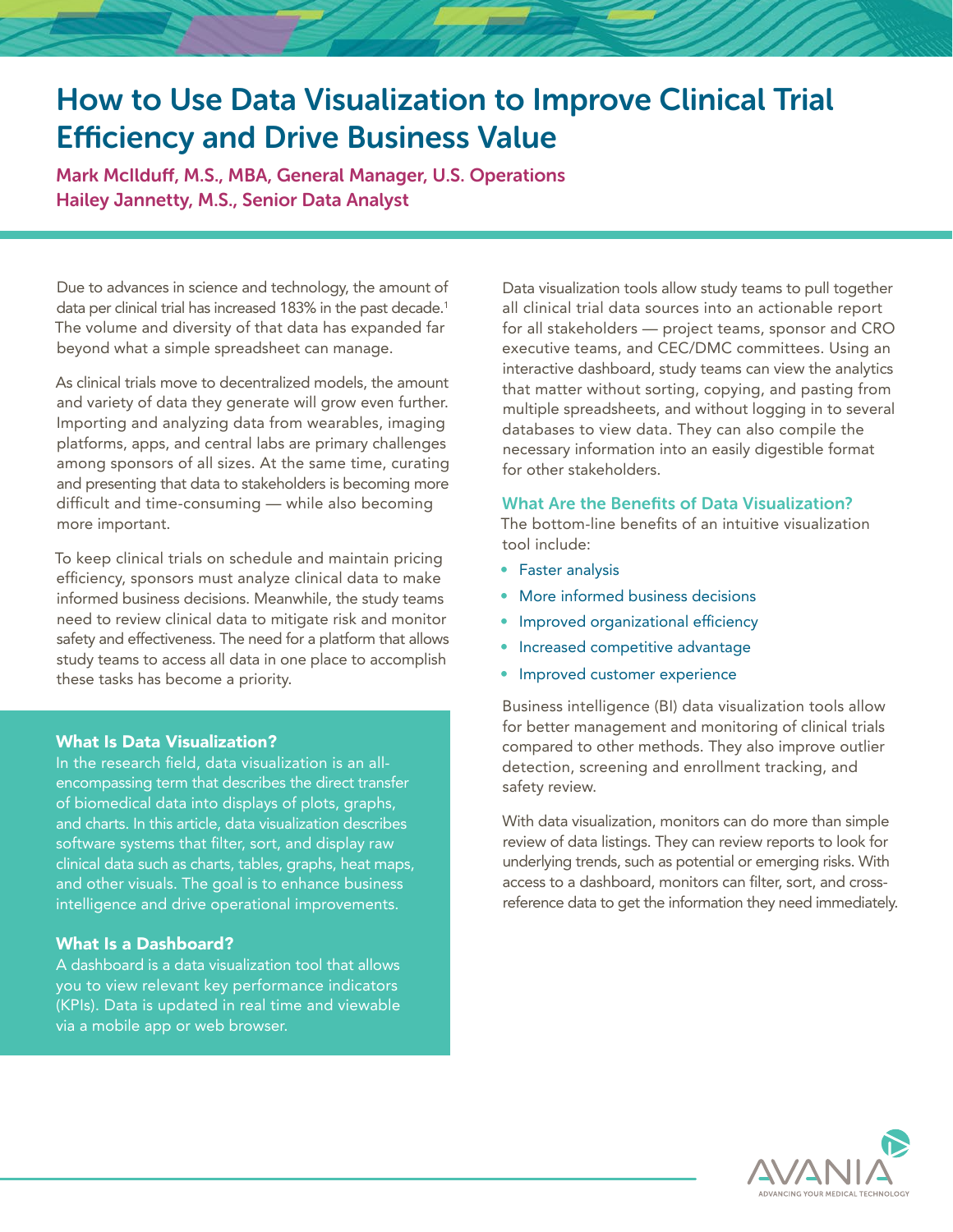

# 5 Steps to Building a Dashboard

Using data pooling and automation, a sponsor or their CRO can build a dashboard to visualize clinical study data in real time. Building a dashboard generally involves the following five steps:



Identify Data Sources

> Wearables? EDC? Imaging?



Consider programming modifications needed

Connect Data to BI Platform

For your report

Specify Target **Outputs** 



Build Out Report Pages

With visualizations and tables configured; consider custom derivations



Automate Data Process

To get real-time data

## Questions to Ask When Building a Dashboard

Many visualization platforms offer a drag-and-drop process for building your dashboard, making it easy for nonprogrammers to set up. Before you start customizing, understand the dashboard's primary use and the data stakeholders will need to view. From there, consider the following:

- What data is needed?
- How will we pull the data?
- What tabs should we include?
- What data sources will we need for each of the tabs?
- What visuals do we want to create?
- What filters will we need to drill down the data?
- How often will we need updates?
- Who will need access?

## Why Use Automated Dashboards for Patient Safety Data Review?

Patient safety data analysis is important in all studies both to protect clinical trial participants as well as to develop safety profiles and benefit-risk assessments. Reviewing patient safety data thoroughly becomes even more critical in smaller Phase I studies. Automating that data ensures the study team can easily view and analyze all safety data to catch and address any anomalies.

Case Study: Automating Patient Safety Data

**Client:** The sponsor of a dose escalation and expansion study that involved three cohorts.

**Challenge:** The sponsor needed a better way to review and analyze patient safety data. The study team met weekly to review new EDC and central lab data. The EDC extracts were spread across multiple spreadsheets. Multiple team members spent several hours each week compiling the data. The master spreadsheet was created by cutting and pasting information from multiple CSV files, which took too much time, led to errors, and would increase risk as the trial progressed.

**Solution:** Avania developed a **Power BI** dashboard with interactive reports and visuals, customized to the protocol and key data of interest. The report allowed the sponsor to sort data by cohort or by patient and view new data added since the previous week's review. The sponsor could view all adverse event data summarized by patient, system organ class, and preferred term codes, as well as over time through several graphs and charts. The dashboard also featured outlier detection with out-of-range variables highlighted.

Weekly reports were developed by routing the EDC extract through SAS to identify newly entered key fields. The study team could quickly view new data added since the previous week's review on a Summary of Changes screen using filters and conditional formatting — no manual sorting through multiple spreadsheets required.

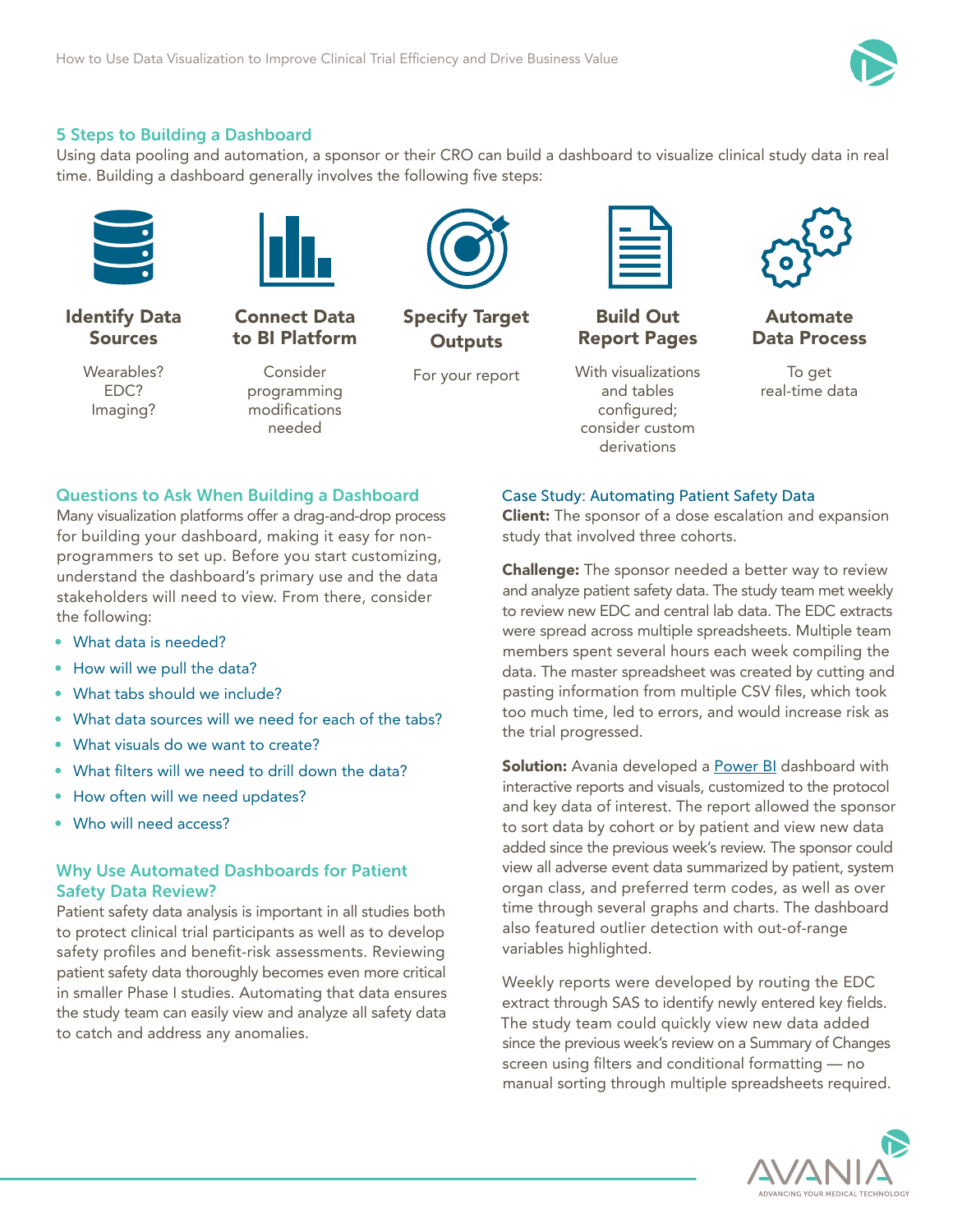

Result: The sponsor could easily view existing and new key safety and efficacy data. They could also filter data down to patient and cohort levels. By automating reporting, the sponsor dramatically reduced time spent generating reports and increased reporting accuracy.

# What Are the Benefits of Efficient Site Management?

Delayed timelines can significantly impact the cost of a clinical trial. Low-performing sites contribute to delays as well as the cancellation of trials. While clinical trial management systems (CTMS) help sites perform their myriad duties more efficiently, it is still critical that CROs and sponsors monitor sites' performance to identify and resolve performance issues. Leveraging these reports and data from previous trials can be used to determine the optimal sites for future trials during the site selection phase.

## Case Study: Efficient Site Management

Client: Sponsor of a pivotal IDE clinical trial. These studies typically involve about 300 patients and between 20 and 30 sites.

Challenge: Pivotal IDE studies focus on site selection, startup, and performance. Information from multiple feasibility databases, past study site performance data, qualification questionnaires, site startup trackers, and performance needs to be analyzed. Managing this information involves accessing several different files and databases using multiple logins. The sponsor in this case study needed a more efficient site management process.

**Solution:** Avania used its analytics platform to develop a Power BI dashboard that compiled all site-related information. The platform pulled de-identified patient data from the CMS database, targeting ICD-10 codes that related to the study. It combined that claims data with information from Avania's CTMS database to create a site selection heatmap and listings for feasibility. Study startup trackers provided status on timelines from site selection to site activation. Site performance tabs tracked enrollment numbers, screen failures, adverse event rates, protocol deviations, and other metrics.

The Power BI dashboards also provided the option to create and export site-specific reports into a CSV file or a worksheet. Clinical monitors, data managers, project managers, and sponsors could then review safety summaries, query metrics, and other study-specific information they needed on an ongoing basis.

Result: The study team could access all study data from one central location using one login. They accessed site information faster and easier with the Power BI dashboards compared to previous methods. They also enhanced their ability to track site performance and startup using the tool's powerful analytics.

## How to Optimize Trial Visualizations and Dashboards

Implementing a visualization tool does require up-front investment in time and resources. However, the gains in efficiency throughout the clinical trial life cycle produce long-term operational benefits.

To get the most from a visualization platform, keep the following tips in mind:

Choose a platform. There are several advanced business intelligence platforms available, a few of them designed for life sciences. Naturally, look for features that serve your needs, such as integration with your EDC, features for managing wearables, and robust security features.

Microsoft Power BI, for example, is a powerful, customizable platform that provides visual interpretations similar to Tableau, but it also aligns with Office 365. Power BI features regulatory-compliant security and permissions, as well.

When used in clinical trials, Power BI can proactively identify and manage study risks in compliance with the ICH E6 GCP guidance. It simplifies the ability to make data-driven decisions, spot trends, and identify ways to improve clinical trial efficiency and effectiveness.

Experiment and get feedback. It will take some trial and error to design report pages, create tabs, and design tables. Find out what information users have readily available and customize from there. As the trial continues, solicit feedback to refine the dashboard. Because people process information differently, replacing a table with a graph may help a team member work with the data more efficiently.

**Consider the audience.** Typically, clinically focused study team members will need multiple pages, tabs, and filters. Executives may only need a couple tabs that provide highlevel overviews. Customize dashboards and tabs based on those audiences.